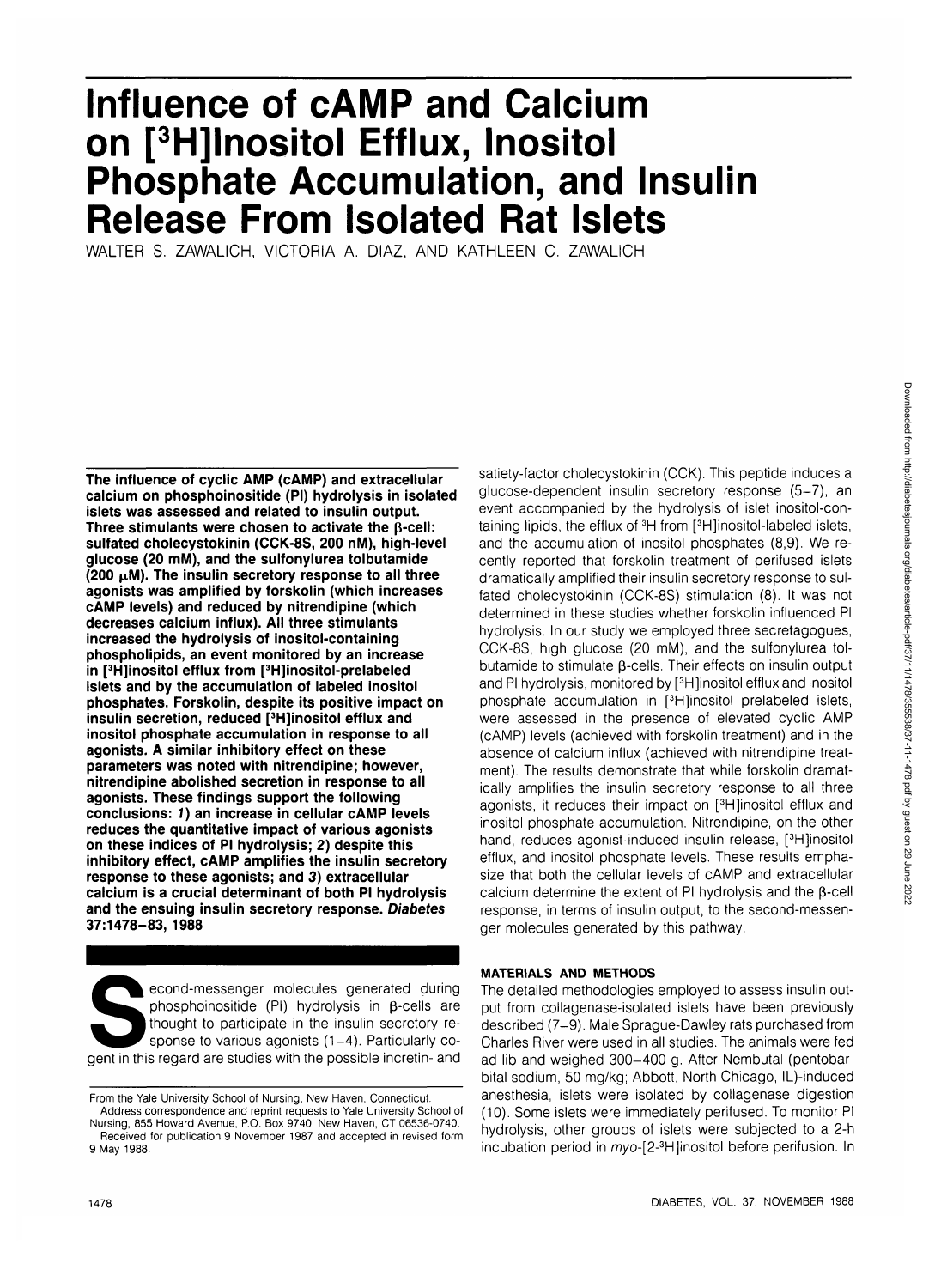these labeling experiments, 10  $\mu$ Ci of myo-[2-3H]inositol (initial sp act 16.6-19.9 Ci/mmol) were added to 250  $\mu$ l of media (gassed with 95%  $O<sub>2</sub>/5%$  CO<sub>2</sub> and maintained at 37°C), similar to that used for the perifusion studies. Glucose (2.75 mM) was also present. Groups of 35-70 islets were loaded onto nylon filters and then placed in small glass vials. The radioactive incubation medium (200  $\mu$ I) was gently added, the vials stoppered, and the atmosphere above the islets aerated with  $95\%$  O<sub>2</sub>/5% CO<sub>2</sub>. After 60 min, the islets were again gassed with 95%  $O<sub>2</sub>$ /5%  $CO<sub>2</sub>$ . After 2 h, the islets were washed with 5 ml of nonradioactive medium. Some of these islets were statically incubated to measure inositol phosphate accumulation. Other islets were perifused to as-.<br>sess the kinetics of <sup>3</sup>H efflux. Islets were perifused (flow rate 1 ml/min) with 2.75 or 5.5 mM glucose for 30 min to establish stable basal insulin secretory rates. After this stabilization period, the islets were subjected to various protocols indicated in the figure legends. Effluent samples were collected and analyzed for insulin content (11) with rat insulin as standard (lot 615-D63-12-3, Lilly, Indianapolis, IN) and, when appropriate, 3H content. In the theophylline experiments, labeled inositol phosphate accumulation was assessed immediately after the perifusion. Labeled inositol phosphates were measured as previously described (8,12). After extraction with 400  $\mu$ l 10% perchloric acid, neutralization with 0.25-0.28 ml 6 N KOH, further addition of 5 ml water, and centrifugation, the supernatant was applied to columns. These columns were prepared by adding anion-exchange resin (AG1-X8 formate form, Bio-Rad, Richmond, CA) to Pasteur pipettes to achieve a length of 3 cm. Further additions to the column included 10 ml water and 5 ml 5 mM Borax/ 60 mM sodium formate. Elution of the inositol phosphates was accomplished by the sequential addition of 10 ml 0.1M formic acid/0.2 M ammonium formate (IP,), 0.1 M formic acid/0.4 M ammonium formate  $(\mathsf{IP}_2)$ , and 0.1 M formic acid/ 1M ammonium formate  $(\text{IP}_3)$ . This methodology does not distinguish between the various inositol trisphosphate isomers, inositol 1,4,5-trisphosphate and inositol 1,3,4-trisphosphate. Aliquots (0.4 ml) of the eluate were then analyzed for radioactive contents.

**Reagents.** Hank's solution was used for the islet isolation. The perifusion medium consisted of 115 mM NaCI, 5 mM KCI, 2.2 mM CaCI<sub>2</sub>, 1 mM MgCI<sub>2</sub>, 24 mM NaHCO<sub>3</sub>, and 0.17 g/dl bovine serum albumin. Other compounds were added where indicated, and the solution was gassed with a mixture of 95%  $O_2/5\%$   $CO_2$ . The <sup>125</sup>l-labeled insulin used for the insulin assay was purchased from New England Nuclear (Boston, MA) and the myo-[2-<sup>3</sup>H]inositol from Amersham (Arlington Heights, IL). cAMP was determined by radioimmunoassay with kits purchased from Amersham. CCK-8S (COOH-terminal, 8 amino acid fragment 26-33 amide, sulfated on the tyrosine residue, lot 124F-0445), bovine serum albumin (RIA grade), theophylline, formic acid, lithium chloride, as well as the salts used to make the Hank's solution and perifusion medium were purchased from Sigma (St. Louis, MO). Forskolin (dissolved in DMSO) was purchased from Calbiochem (La Jolla, CA). Sodium tolbutamide was the gift of Upjohn (Kalamazoo, Ml), and nitrendipine (dissolved in DMSO) was the gift of A. Scriabine of the Miles Institute for Preclinical Pharmacology (Elkhart, IN). The amount of DMSO used in these studies (never >0.1%) was without any adverse impact on islet function (unpublished observations).

**Statistics.** Statistical significance was determined using the Student's t test for unpaired data or analysis of variance in conjunction with the Newman-Keuls multiple comparison test.  $P < 0.05$  was taken as significant. Values presented in the figures and RESULTS represent means  $\pm$  SE of the specified number of observations.

## **RESULTS**

Exposure of freshly isolated perifused islets to 200 nM CCK-8S in the presence of 5.5 mM glucose resulted in a small delayed insulin secretory response (Fig. 1). This response was dramatically amplified, however, when forskolin  $(1 \mu M)$ was included in the perifusion medium. Although this level  $(1 \mu M)$  of forskolin did not significantly increase basal insulin secretory rates with 5.5 mM glucose alone, its inclusion amplified both the initial and sustained insulin responses to CCK-8S. Peak first-phase insulin release averaged  $44 \pm 5$ and 510  $\pm$  48 pg · islet<sup>-1</sup> · min<sup>-1</sup> ( $n = 5$ ; mean  $\pm$  SE) in the control and forskolin-treated islets, respectively. Although release measured after 40 min of stimulation in the presence of forskolin (165  $\pm$  14 pg · islet<sup>-1</sup> · min<sup>-1</sup>) was greater than control release rates (122  $\pm$  19), these values were not significantly different. At 200 nM, the calcium-channel blocker nitrendipine (13) abolished the weak insulin secretory response to 200 nM CCK-8S. When PI hydrolysis



**FIG. 1. Impact of cholecystokinin (CCK-8S) on insulin output from freshly isolated islets and 3H efflux from [3 H]lnosltol-labeled islets. Figure has been corrected for dead space in perifusion system (2.5 ml, ~2.5 min with 1-ml/min flow rate), Freshly Isolated islets were used to monitor insulin secretion, and islets preincubated with [2-<sup>3</sup> H]lnosltol were used for 3H efflux studies. Insulin output from these incubated islets is reduced from that observed in freshly isolated islets (see responses to CCK-8S + 5.5 mM glucose; Fig. 4). However, qualitative relationship between these islet responses in presence of forskolin or nitrendipine was same as that noted from freshly isolated islets, n > 4 for each condition. O, Controls; • , forskolin (1 p.M) treated; D, nitrendipine (200 nM) treated. 'Significant differences vs. controls.** Left: groups of 12-15 freshly isolated islets were perifused for 30 min **with 5.5 mM glucose to establish basal secretory rates and for additional 40 min in medium supplemented with 200 nM CCK-8S. In indicated groups, forskolin was present during entire 70-mln perifusion, or nitrendipine was added 10 min before addition of CCK-SS for duration of perifusion. Right: after 2-h labeling period with myo- [2-<sup>3</sup> H]lnositol, groups of islets were perifused under conditions described above. In these experiments the islets were stimulated with CCK-8S for 60 min. Fractional efflux rates were calculated as described previously (38).**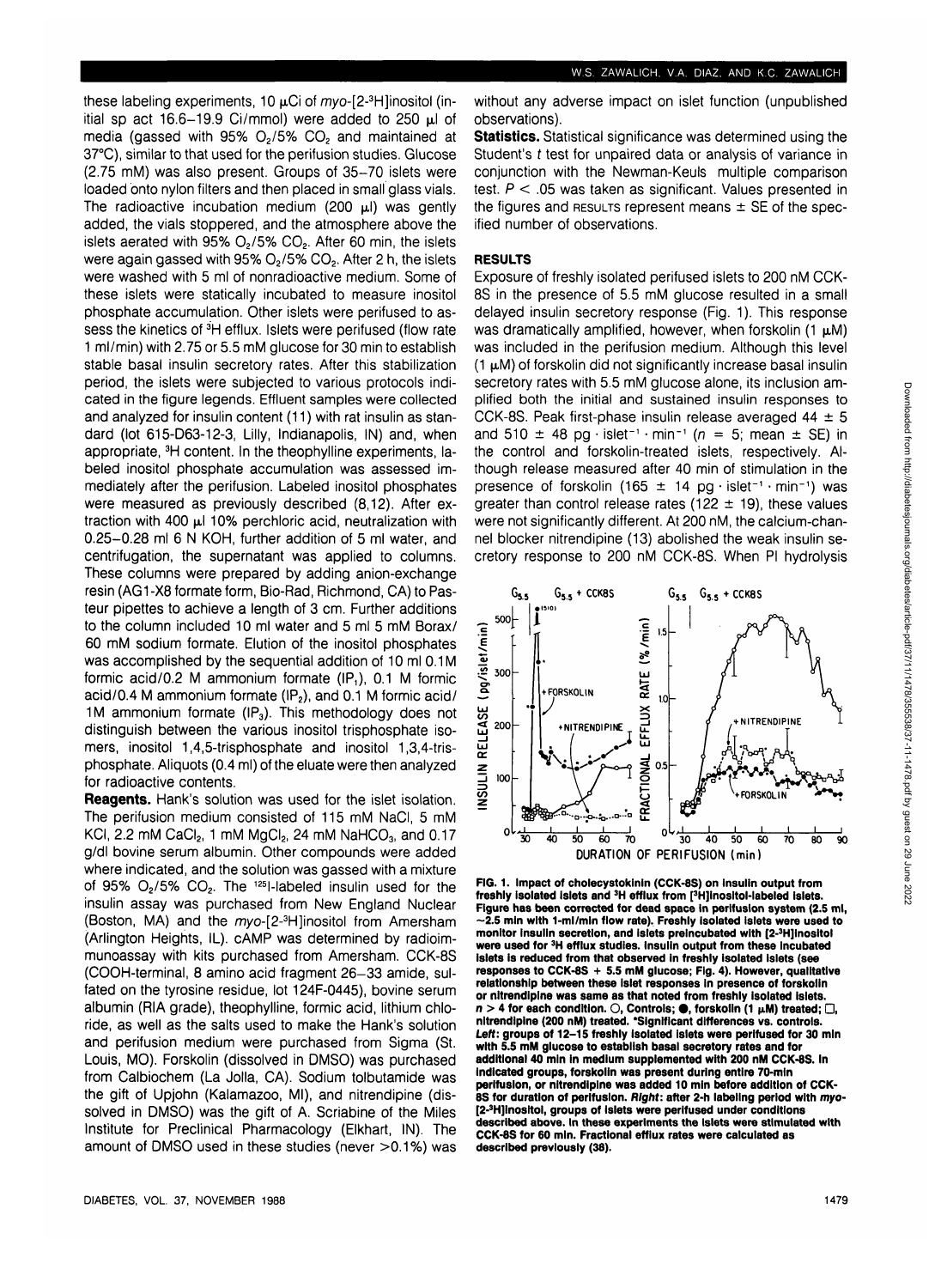#### TABLE 1

Effects of forskolin and nitrendipine on inositol phosphate accumulation in cholecystokinin (CCK-8S)-, tolbutamide-, and glucose-stimulated islets

| Group | Glucose (mM) | Treatment                  | Inositol phosphate accumulation (cpm/40 islets) |                 |                 |
|-------|--------------|----------------------------|-------------------------------------------------|-----------------|-----------------|
|       |              |                            | IP,                                             | IP <sub>2</sub> | IP <sub>3</sub> |
|       | 5.5          |                            | $3094 \pm 635$                                  | $329 \pm 58$    | $309 \pm 65$    |
| 2     | 5.5          | Forskolin                  | $2610 \pm 263$                                  | $264 \pm 17$    | $253 \pm 36$    |
| 3     | 5.5          | Nitrendipine               | $2458 \pm 303$                                  | $320 \pm 108$   | $344 \pm 79$    |
|       | 5.5          | CCK-8S                     | $20.471 \pm 1900$                               | $2036 \pm 185$  | $961 \pm 137$   |
| 5     | 5.5          | CCK-8S + forskolin         | $14.853 \pm 1649$                               | 1691 ± 208      | $697 \pm 144$   |
| 6     | 5.5          | $CCK-8S + nitrendipine$    | $12.163 \pm 2851$                               | $1349 \pm 208$  | $662 \pm 70$    |
|       | 5.5          | Tolbutamide                | $6873 \pm 912$                                  | $962 \pm 73$    | $702 \pm 60$    |
| 8     | 5.5          | Tolbutamide + forskolin    | $6670 \pm 292$                                  | $808 \pm 29$    | $500 \pm 19$    |
| 9     | 5.5          | Tolbutamide + nitrendipine | $3260 \pm 183$                                  | $450 \pm 12$    | $287 \pm 48$    |
| 10    | 2.75         |                            | $1458 \pm 183$                                  | $167 \pm 32$    | $178 \pm 34$    |
|       | 2.75         | Forskolin                  | $1720 \pm 213$                                  | $194 \pm 18$    | $203 \pm 31$    |
| 12    | 2.75         | Nitrendipine               | $1688 \pm 193$                                  | $225 \pm 34$    | $218 \pm 40$    |
| 13    | 20           |                            | $14.807 \pm 2037$                               | $1418 \pm 181$  | $734 \pm 82$    |
| 14    | 20           | Forskolin                  | $8717 \pm 902$                                  | $882 \pm 130$   | $463 \pm 36$    |
| 15    | 20           | Nitrendipine               | $8068 \pm 1012$                                 | $1061 \pm 88$   | $549 \pm 51$    |

Batches of islets were incubated for 2 h in myo-[2-<sup>3</sup>H]inositol, washed with 5 ml of fresh medium, and incubated in 200 µl of fresh medium containing 2.75 or 5.5 mM glucose and forskolin  $(1 \mu M)$  or nitrendipine (200 nM) for 10-min stabilization period followed by 30-min stimulation period with CCK-8S (200 nM), tolbutamide (200  $\mu$ M), or glucose (20 mM). In forskolin- and nitrendipine-treated islets, compounds were present for initial 10-min period and subsequent 30-min stimulation. Values are means ± SE of ≥3 experiments. For statistical analysis of the data, see MATERIALS AND METHODS.

was monitored in islets prelabeled for 2 h in myo-[2-<sup>3</sup> H]inositol, a markedly different picture emerged. Under experimental conditions where insulin output from freshly isolated islets was amplified by forskolin, this compound significantly reduced CCK-8S-induced [<sup>3</sup>H]inositol efflux at virtually all time points after agonist addition. Nitrendipine also diminished the impact of CCK-8S on 3H efflux, an effect



**FIG. 2. Impact of 20 mM glucose on insulin output and 3H efflux from [ 3 H]inositol-labeled islets treated with forskolin (•) or nitrendipine (•).**  $\bigcirc$ , Controls.  $n \geq 4$  for each condition. Figure has been corrected for **dead space in perifusion system (2.5 ml, ~2.5 min with flow rate of 1 ml/min). Left: groups of 10-15 freshly isolated islets were perifused for 30 min with 2.75 mM glucose and for additional 40 min with 20 mM glucose. Forskolin was present during entire 70-min perifusion. Nitrendipine (200 nM) was added to medium 10 min before 20 mM glucose addition and maintained at this level for the duration of perifusion. Right: after 2-h labeling period, fractional efflux rates of 3H were monitored in response to 20 mM glucose alone, 20 mM glucose plus forskolin (present during entire perifusion) and 20 mM glucose plus 200 nM nitrendipine (present during final 10 min with 2.75 mM glucose and entire stimulatory phase with 20 mM glucose).**

not as dramatic, however, as its complete inhibition of insulin output. Measurements of labeled inositol phosphate accumulation corroborated these efflux results (Table 1). Both forskolin and nitrendipine reduced the stimulatory effect of CCK-8S.

Similar conditions were employed to assess the impact of forskolin on insulin output and [<sup>3</sup>H]inositol efflux in response to 20 mM glucose (Fig. 2). Similar to the results obtained with CCK-8S stimulation, forskolin (1  $\mu$ M) treatment of freshly isolated and subsequently perifused islets amplified both the first- and second-phase insulin secretory responses to glucose. Forskolin significantly reduced 20 mM glucose-induced 3H efflux (Fig. 2) and its ability to increase inositol phosphate levels (Table 1). Nitrendipine virtually abolished the effect of 20 mM glucose on insulin output. It had a similar, although less decisive, inhibitory effect on inositol phosphate accumulation (Table 1).

In the presence of 5.5 mM glucose, the sulfonylurea tolbutamide (200  $\mu$ M) evoked a brisk secretory response with peak first-phase release rates averaging  $180 \pm 24$ pg · islet<sup>-1</sup> · min<sup>-1</sup> ( $n = 5$ ; Fig. 3). Release rates after 35-40 min of stimulation averaged  $159 \pm 22$  pg  $\cdot$  islet<sup>-1</sup>  $\cdot$  min<sup>-1</sup>. The presence of forskolin significantly amplified both phases of secretion. Peak first-phase release rates then averaged  $1529 \pm 55$  pg  $\cdot$  islet<sup>-1</sup>  $\cdot$  min<sup>-1</sup>. Release rates after 35-40 min of stimulation averaged 270  $\pm$  23 pg · islet<sup>-1</sup> · min<sup>-1</sup>. Nitrendipine abolished the impact of tolbutamide on insulin output. Tolbutamide at this level (200  $\mu$ M) slightly, but significantly, increased [<sup>3</sup> H]inositol efflux and inositol phosphate levels, and the addition of forskolin or nitrendipine reduced this stimulatory action (Fig. 3; Table 1).

Two additional groups of experiments were conducted. First, islet levels of cAMP in response to 1  $\mu$ M forskolin were measured. In islets perifused for 60 min with 2.75 mM glucose alone, levels of the nucleotide averaged  $10.3 \pm 1.4$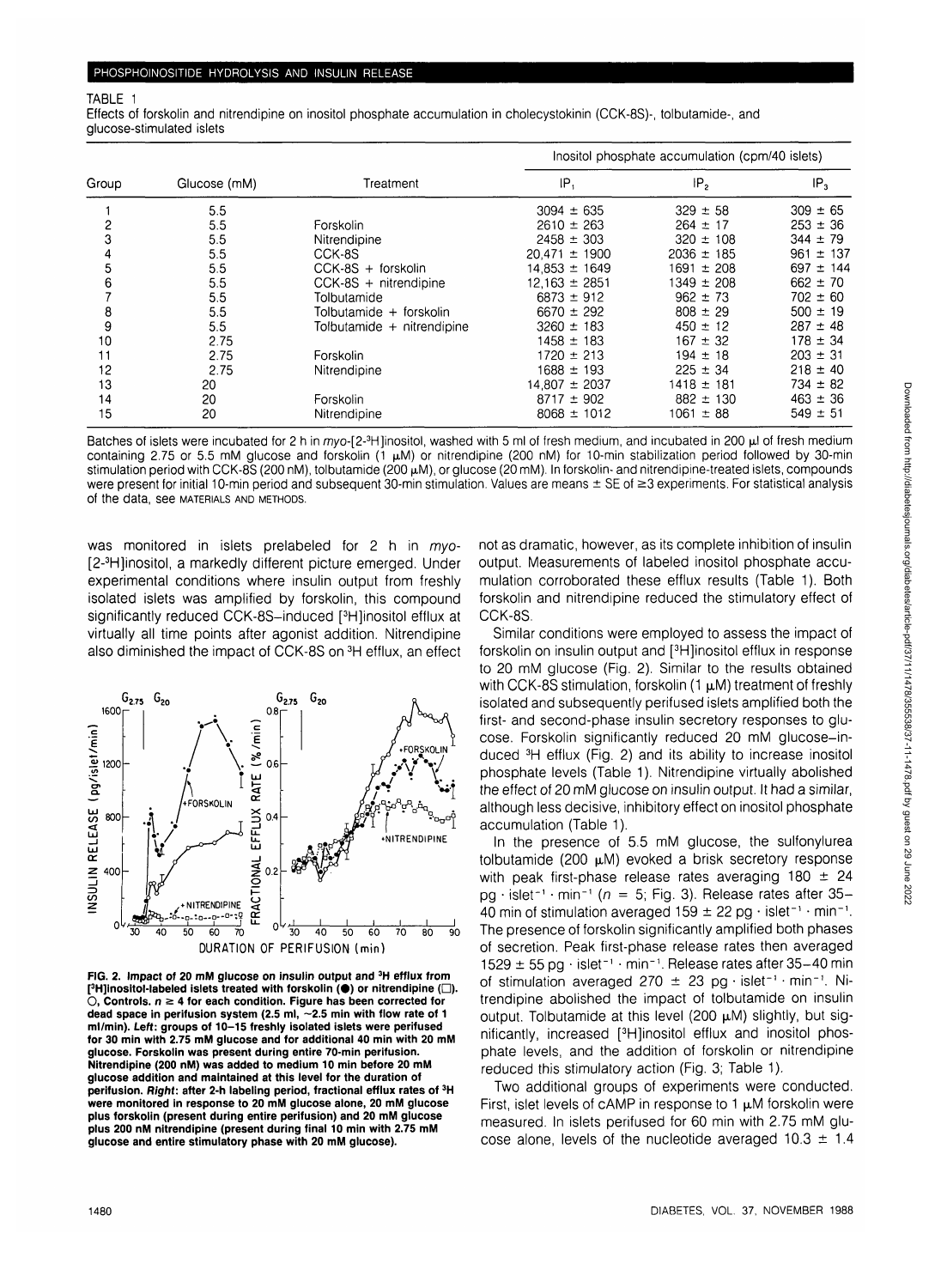# **W.S. ZAWALICH, V.A. DIAZ, AND K.C. ZAWALICH**



**FIG. 3. Impact of tolbutamide on insulin output and 3H efflux. Figure has been corrected for dead space in perifusion system (2.5 ml, -2.5 min with flow rate of 1 ml/min). Left: groups of 12-15 freshly isolated islets were perifused with 5.5 mM glucose for 30 min before** tolbutamide (200  $\mu$ M) addition. Forskolin (<sup>\*</sup>) was present in some **experiments during entire 70-min perifusion period. In other experiments, calcium-channel blocker nitrendipine (200 nM,**  $\Box$ **) was present for final 50 min of perifusion. Right: after labeling, phosphoinositide hydrolysis was measured in response to tolbutamide alone or with further addition of forskolin or nitrendipine as detailed above.**

fmol/islet (mean  $\pm$  SE,  $n = 5$ ). The presence of 1  $\mu$ M forskolin increased this value to  $33.8 \pm 6.9$  fmol/islet ( $n = 5$ ), a value significantly different ( $P < .05$ ) from that found in control islets. Second, experiments were conducted with theophylline, a phosphodiesterase inhibitor known to increase islet cAMP levels (14). In these studies, both the insulin secretory profile and 3H efflux were monitored in the same islets. Similar to forskolin, theophylline (2 mM) increased the secretory response to 200 nM CCK-8S, and again similar to forskolin, reduced 3H efflux in response to CCK-8S (Fig. 4). After the perifusion, islet levels of  $IP_1$ ,  $IP_2$ , and  $IP<sub>3</sub>$  in these same islets were measured after extraction with 10% perchloric acid. Theophylline significantly reduced islet levels of IP, and IP $_3$  in the presence of 5.5 mM glucose alone (Table 2). Whereas CCK-8S addition increased inositol phosphate levels, theophylline also attenuated this response (Table 2).

# **DISCUSSION**

Several interrelated issues were addressed in this study. First we examined whether forskolin, a compound that elevates islet cAMP levels and amplifies insulin output (15), has any effect on PI hydrolysis induced by either CCK-8S, glucose, or tolbutamide. PI hydrolysis was assessed by several different methodologies that yielded essentially the same qualitative and quantitative results. We took advantage of the fact that during an appropriate prelabeling period, [3 H]inositol is exclusively incorporated into islet Pis (1,16). We have previously established that the pool of free [3 H]inositol in these prelabeled unstimulated islets is small  $(-1400 \text{ cm}/40 \text{ is-}$ lets), and this pool, like the labeled inositol phosphates, increases dramatically in response to high glucose stimulation (17). Furthermore, a 60-min perifusion of [3 H]inositol-prelabeled islets with 20 mM glucose re sults in the efflux of  $\sim$ 3500 cpm of 3H/40 islets (W.S.Z., unpublished observations). Because 90% of this radioactivity is [3 H]inositol (17), and because the only significant source, of effluent [3 H]inositol is [<sup>3</sup>H]inositol phosphates derived from <sup>3</sup>H-PI, the conclusion is inescapable that changes in [<sup>3</sup>H]inositol efflux reflect to a large extent changes in PI hydrolysis. Of course, it cannot be excluded in this study that cAMP or calcium affects the intraconversion of the various inositol phosphates generated. The complexity of these intraconversions promises to be a most difficult issue to address (18). We also investigated the role of extracellular calcium in the responses to these various agonists. We reasoned in the latter studies that if intracellular calcium mobilization plays a major role in the insulin secretory and PI responses to CCK-8S, glucose, or tolbutamide, then reducing calcium influx with nitrendipine (13) might have only a minimal impact on these parameters. An interesting relationship between cAMP and PI hydrolysis was observed in these studies, and futher comment on them is appropriate.

The gut hormone CCK, a postulated incretin and satiety factor (19), evokes a glucose- and calcium-dependent insulin secretory response (5-7). The impact of CCK-8S on insulin output is initiated by the interaction of CCK-8S with its membrane receptor, some of whose characteristics have been established (6). Linked to receptor occupancy is the activation of phospholipase C. This enzyme catalyzes the conversion of membrane Pis into a variety of second-messenger molecules including a family of inositol phosphates and diacylglycerol (20). Of the phosphates formed, inositol-



**FIG. 4. Impact of theophylline on insulin output and 3H efflux in response to CCK-8S. Groups of islets were incubated for 2 h to label their inositol-containing lipids and then perifused. Insulin release {left) in response to cholecystokinin (CCK-8S; 200 nM) addition and 3H efflux (right) was monitored in presence (for entire perifusion, • ) and absence (O) of theophylline (2 mM). Same islets were then analyzed for inositol phosphate accumulation after extraction with 10% perchloric acid (Table 2). Insulin output, 3H efflux, and inositol phosphate accumulation were monitored in same islets.**  $n \geq 4$  **with each protocol.**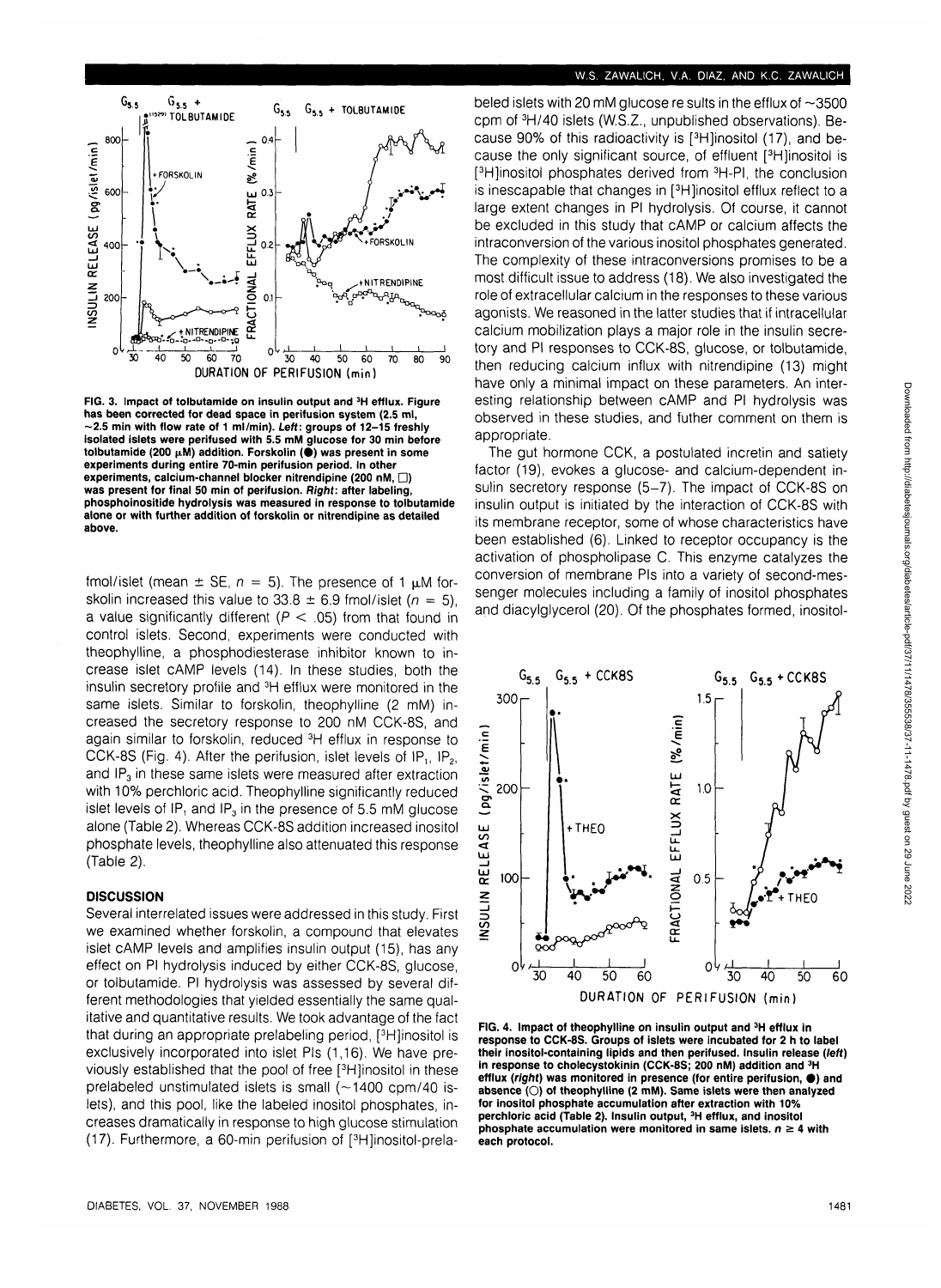TABLE 2

Influence of theophylline on inositol phosphate accumulation in isolated perifused islets

| Group | Glucose                  | Addition                                        | Inositol phosphate accumulation (cpm/40 islets)               |                                                             |                                                          |
|-------|--------------------------|-------------------------------------------------|---------------------------------------------------------------|-------------------------------------------------------------|----------------------------------------------------------|
|       |                          |                                                 | IP.                                                           | IP,                                                         | ۱P,                                                      |
|       | 5.5<br>5.5<br>5.5<br>5.5 | Theophylline<br>CCK-8S<br>Theophylline + CCK-8S | $517 \pm 22$<br>$429 \pm 30$<br>$1429 \pm 53$<br>$902 \pm 48$ | $116 \pm 13$<br>$98 \pm 10$<br>$626 \pm 30$<br>$382 \pm 42$ | $95 \pm 6$<br>$69 \pm 5$<br>$281 \pm 19$<br>$141 \pm 14$ |

Groups of 40–50 islets were incubated for 2 h in myo-[2-3H]inositol to label their phosphoinositides. After washing to remove unincorporated label, they were perifused for 60 min. Group 1 islets were perifused for entire 60 min with 5.5 mM glucose alone, whereas group 2 islets were perifused for the entire 60 min with 5.5 mM glucose plus 2 mM theophylline. Group 3 islets, after a 30-min perifusion with 5.5 mM glucose, were exposed to cholecystokinin (CCK-8S, 200 nM) plus 5.5 mM glucose for 30 min. Group 4 islets were treated similarly to group 3 except that 2 mM theophylline was present for the entire 60-min perifusion.  $n = \geq 4$  for each protocol. Statistical analysis: group 1 vs. group 2,  $P < 0.05$  for IP, and IP<sub>3</sub>, group 3 vs. group 4,  $P < 0.05$  for IP<sub>3</sub>, IP<sub>2</sub>, and IP<sub>3</sub>.

1,4,5-trisphosphate  $(\mathsf{IP}_3)$  has been implicated in the mobilization of intracellular calcium (21). In the presence of 5.5 mM glucose, CCK-8S addition to prelabeled islets is accompanied by a dramatic increase in 3H efflux and inositol phosphate accumulation but only a small rise in insulin output from freshly isolated islets (Fig. 1; Table 1). If forskolin is included in the medium, an amplified insulin secretory response results, an event accompanied by a reduction in  ${}^{3}H$ efflux and inositol phosphate accumulation. From a quantitative standpoint, the direct contribution of Pl-derived second-messenger molecules to an insulin secretory response appears minimal unless accompanied by other metabolic alterations, a conclusion reached by others as well (8,22). A modest increase (from 5 to 7 mM) in the glucose level bathing the islet produces the necessary metabolic alterations to convert weak or impotent Pl-derived second-messenger molecules into effective secretory signals. Part of this so-called permissive effect of glucose may reside in its ability to elevate islet cAMP levels (23). Our studies with forskolin support this contention. It is also equally clear that an increase in islet cAMP levels actually reduces the quantitative impact of CCK-8S on PI hydrolysis, at least as assessed by the present methodologies. That cAMP negatively affects PI turnover has been documented in other tissues as well, although the basis for this action has yet to be elucidated (24,25). Our suggestion that cAMP is responsible for this reduction in CCK-8S-induced 3H efflux and inositol phosphate levels is further supported by the data presented in Fig. 4 and Table 2. In these experiments, theophylline was used to increase cAMP levels. Results virtually identical to these noted with forskolin were obtained. Our previous report with the gut hormone gastric inhibitory polypeptide (GIP) is also consistent with these findings (26). GIP increases islet cAMP levels, reduces the stimulatory effect of CCK-8S on PI hydrolysis, but amplifies insulin secretion. The physiological significance of this cAMP-induced reduction in PI metabolism is not clear, but this area warrants further study.

We previously reported that the calcium-influx inhibitor nitrendipine slightly reduced the impact of CCK-8S (in the presence of 7 mM glucose) on PI hydrolysis but completely abolished its insulin stimulatory efficacy (8). Our study reinforces this notion and also leaves little doubt that reducing calcium influx negatively affects the quantitative impact of CCK-8S on 3H efflux and inositol phosphate accumulation (Fig. 1; Table 1). It is difficult to precisely define the actual sites of calcium action in these studies. It is clear from this type of analysis, however, that extracellular calcium is playing an important role in both the phospholipase C-mediated hydrolysis of PI and ensuing insulin secretory response. This conclusion is supported by the finding that nitrendipine partially but significantly reduces CCK-8S-induced 3H efflux and inositol phosphate accumulation but completely abolishes the impact of these changes on insulin output. Incidentally, [<sup>3</sup>H]inositol efflux and inositol phosphate levels in these islets (CCK-8S plus nitrendipine) are comparable to those observed with CCK-8S plus forskolin, yet the insulin secretory performance of the islets is dramatically different.

There can be little doubt that glucose increases the hydrolysis of inositol-containing phospholipids (1-4,8,16,17, . 27,28). This is also supported by this study, which uses both the efflux of <sup>3</sup>H from [<sup>3</sup>H]inositol-prelabeled islets and labeled inositol phosphate production as indices of PI hydrolysis in response to 20 mM glucose. We also demonstrated that both forskolin and nitrendipine reduce the impact of glucose on these parameters.

The sulfonylureas are widely employed in the therapy of non-insulin-dependent diabetes (29). Their impact on insulin release is regulated to a large extent by the ambient glucose level, and most studies support the concept that their secretory action is mediated by their ability to directly or indirectly increase calcium influx (30-32). In islets treated with forskolin, the signal generated by the sulfonylurea tolbutamide is dramatically amplified (Fig. 3). Not surprisingly, considering its postulated mechanism of action, the calciumchannel blocker nitrendipine completely blocked the impact of the sulfonylurea on insulin output. We also monitored the effects of tolbutamide on PI hydrolysis, an issue addressed previously with different methodologies. Laychock (3) reported that 1 mM tolbutamide increased PI metabolism, whereas a small but nonsignificant effect with the sulfonylurea glyburide was reported by Best and Malaisse (33). We previously reported that  $25 \mu$ M tolbutamide (in the presence of 5.5 mM glucose) was without any discernible effect on <sup>3</sup>H efflux from [2-<sup>3</sup>H]inositol-prelabeled islets (34). In more comprehensive studies, we further established that the impact of tolbutamide on PI hydrolysis is tightly regulated not only by the level of the sulfonylurea but also by the glucose concentration bathing the islet (31). The latter finding would seem to explain some of the discrepant results in the literature (33,35), because these studies were performed at different glucose levels. In this study, we observed a small but significant effect of 200  $\mu$ M tolbutamide (with 5.5 mM glu-